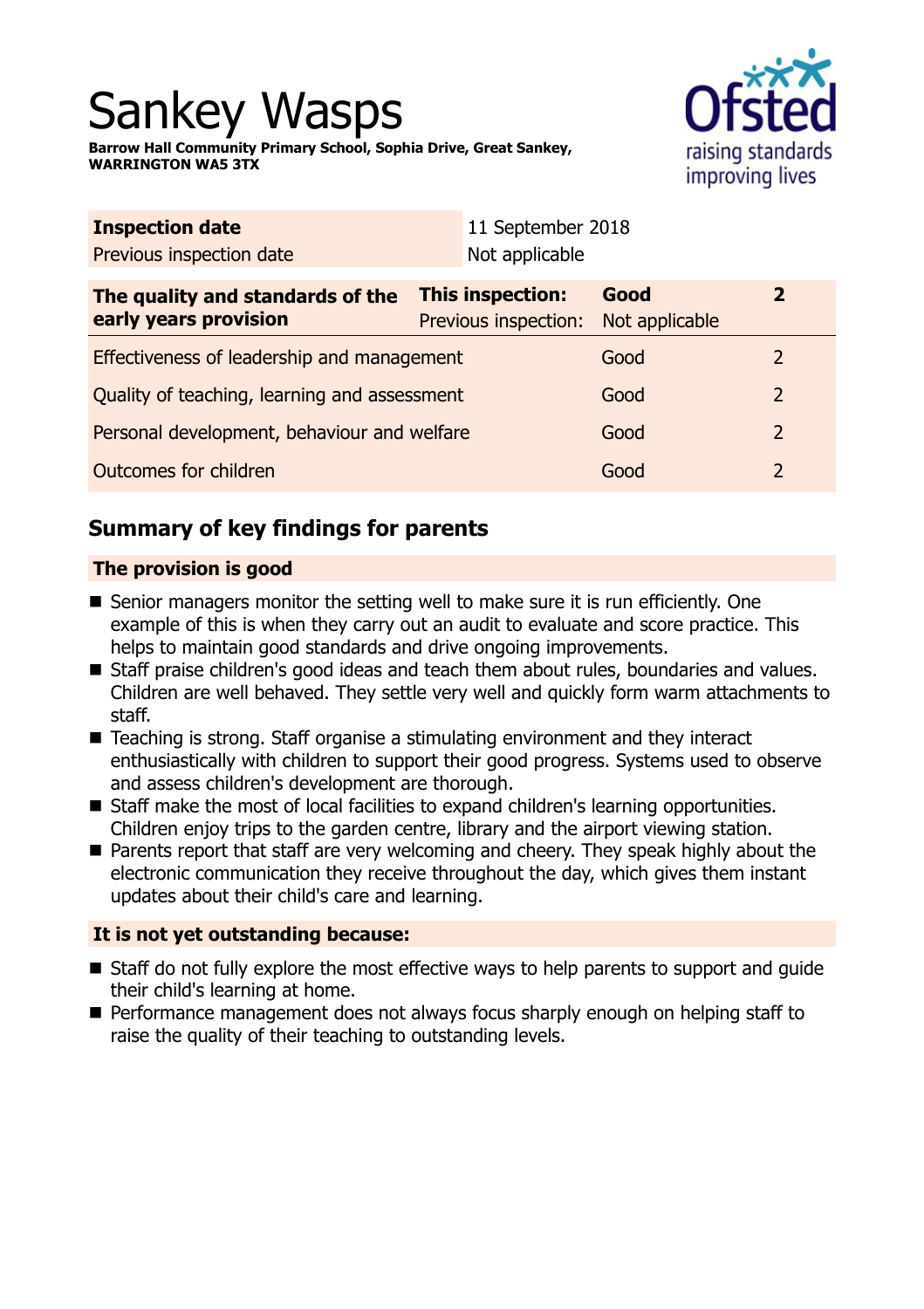## **What the setting needs to do to improve further**

## **To further improve the quality of the early years provision the provider should:**

- enhance ways to engage all parents in supporting and guiding their child's learning at home
- strengthen systems for performance management to give staff more incisive support and guidance to help them raise the quality of teaching to the highest level.

## **Inspection activities**

- $\blacksquare$  The inspector observed the quality of teaching during activities and assessed the impact this has on children's learning.
- $\blacksquare$  The inspector spoke to staff and children, and completed a joint observation with the manager.
- $\blacksquare$  The inspector held discussions with senior managers. She looked at relevant documentation and evidence of the suitability of staff working in the setting.
- $\blacksquare$  The inspector spoke to some parents during the inspection and took account of their written feedback.

**Inspector** Jan Linsdell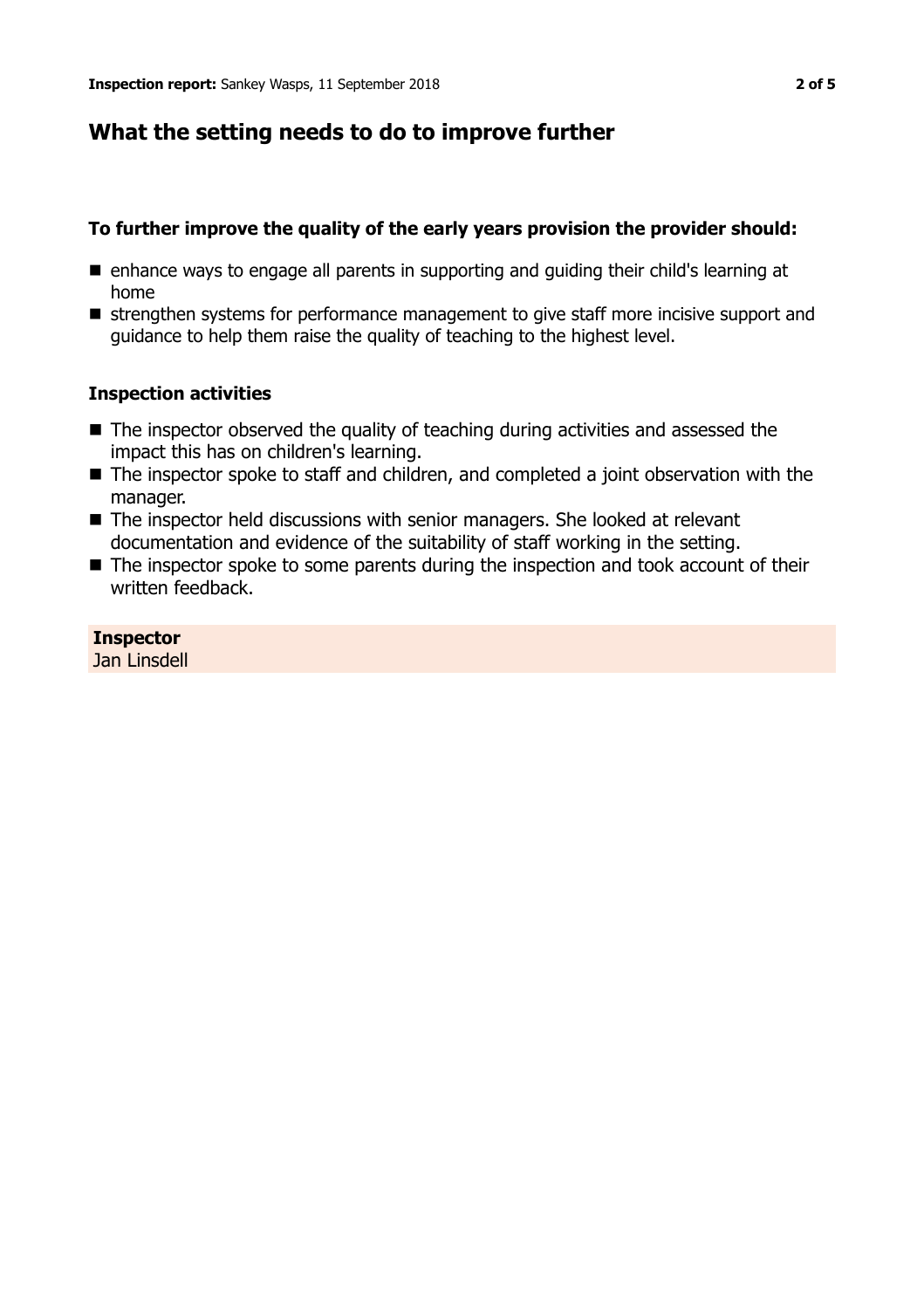## **Inspection findings**

## **Effectiveness of leadership and management is good**

Safeguarding is effective. Good security measures are in place to keep children safe. Recruitment and vetting procedures are very robust and include a thorough process of induction for new staff. Managers and staff show a clear understanding of child protection procedures. They know how to respond quickly to any concerns about a child or adults working in the setting. Managers supervise staff and organise ongoing training to help staff to develop their skills. For example, recent training on phonics helped to motivate staff to teach children some key skills in readiness for school. Feedback from parents and others, including the early years adviser, is used to help drive the setting forward.

## **Quality of teaching, learning and assessment is good**

Staff assess children's skills regularly and they share detailed summaries of children's progress with parents. This means they know children well and can quickly identify if any areas of their learning need more focus. Staff encourage children to be independent and to 'have a go' at doing things for themselves, such as using the scissors. They successfully engage children in conversations as they play, helping to encourage their communication skills. Staff often use mathematical language to raise children's awareness of numbers, shapes and sizes. They organise challenging activities, for instance, using sticky squares to help children to measure and compare the size of their hands. Staff make good use of resources, such as a range of musical instruments, to teach children to listen and identify different sounds.

#### **Personal development, behaviour and welfare are good**

Children receive high levels of attention and support from caring staff. This promotes their emotional well-being and enables close bonds to form. Even children who are very new to the setting are confident and eager to explore. Children show their enjoyment of activities. One example of this is when they laugh with staff as they make their own creations using the dough. Children bring a packed lunch from home. They play actively and safely in the spacious outdoor area. Staff follow hygienic routines to help to safeguard children's health. They are mindful of keeping children hydrated and frequently check if children need a drink of water. Almost all staff are trained in first aid, enabling them to respond appropriately to any incidents that may occur.

#### **Outcomes for children are good**

Children are well supported to make good progress over time. They develop positive attitudes to learning and can make their own choices. Children are polite and often remember to use good manners without the need for prompts from staff. They learn about the weather and become familiar with the different seasons. Children listen well to stories and show good awareness of letters and sounds. They begin to understand the differences in themselves and others, for instance, when they observe their features in the mirror and paint their self-portrait.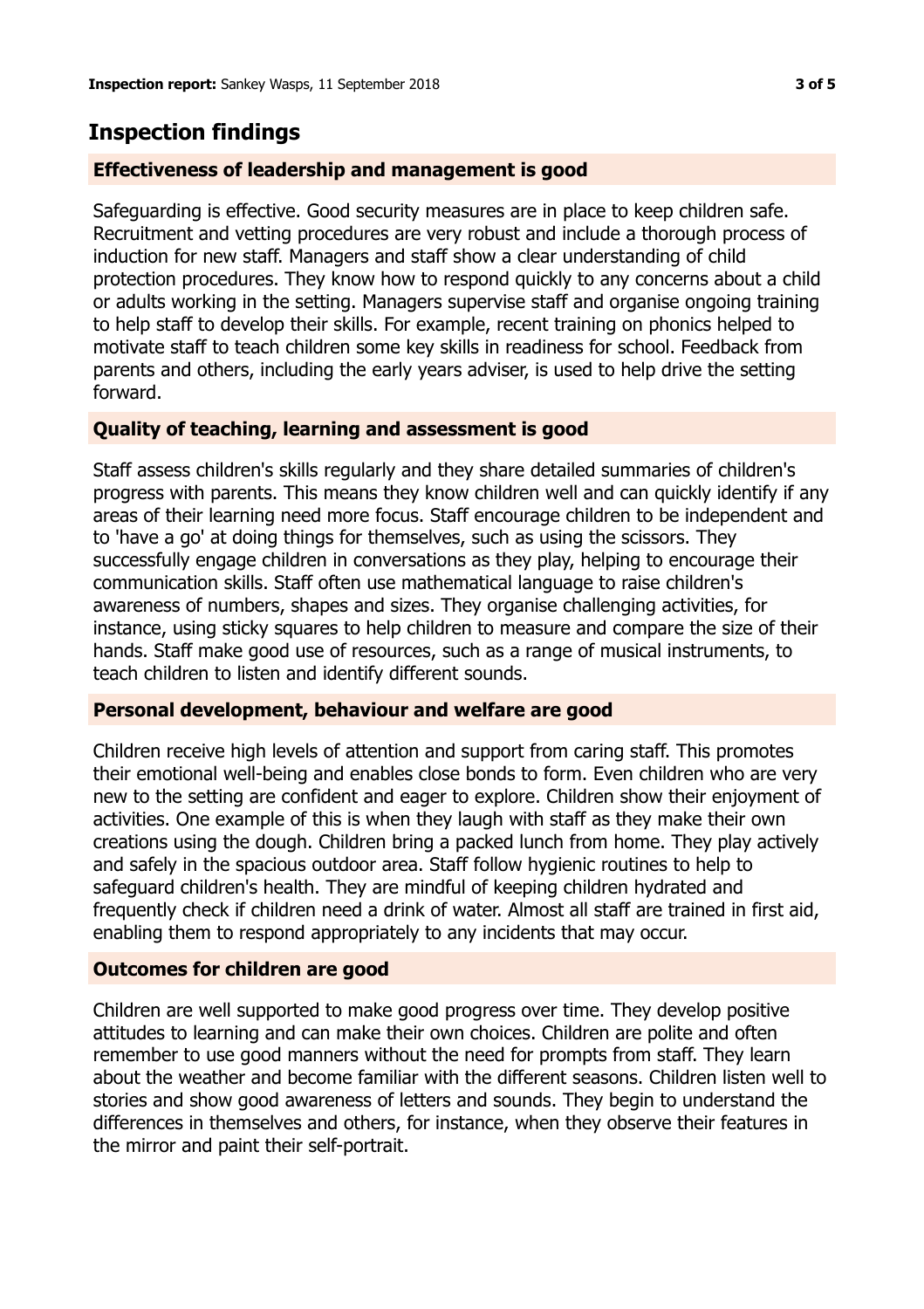## **Setting details**

| Unique reference number                             | EY538232                                                                             |
|-----------------------------------------------------|--------------------------------------------------------------------------------------|
| <b>Local authority</b>                              | Warrington                                                                           |
| <b>Inspection number</b>                            | 10059528                                                                             |
| <b>Type of provision</b>                            | Full day care                                                                        |
| <b>Registers</b>                                    | Early Years Register, Compulsory Childcare<br>Register, Voluntary Childcare Register |
| Day care type                                       | Childcare on non-domestic premises                                                   |
| Age range of children                               | $2 - 11$                                                                             |
| <b>Total number of places</b>                       | 65                                                                                   |
| Number of children on roll                          | 124                                                                                  |
| Name of registered person                           | Woolston Wasps Link Club Limited                                                     |
| <b>Registered person unique</b><br>reference number | RP903421                                                                             |
| Date of previous inspection                         | Not applicable                                                                       |
| <b>Telephone number</b>                             | 01925 711083                                                                         |

Sankey Wasps registered in 2016. The pre-school employs four members of childcare staff. All staff hold appropriate early years qualifications ranging from level 2 to level 6. The pre-school opens each weekday from 9am until 3pm, term time only. It provides funded early education for three- and four-year-old children. The out-of-school club opens each weekday, from 7.30am until 9am and 3.20pm until 6pm during term time, and from 8am until 6pm during school holidays.

This inspection was carried out by Ofsted under sections 49 and 50 of the Childcare Act 2006 on the quality and standards of provision that is registered on the Early Years Register. The registered person must ensure that this provision complies with the statutory framework for children's learning, development and care, known as the early years foundation stage.

Any complaints about the inspection or the report should be made following the procedures set out in the guidance Complaints procedure: raising concerns and making complaints about Ofsted, which is available from Ofsted's website: www.ofsted.gov.uk. If you would like Ofsted to send you a copy of the guidance, please telephone 0300 123 4234, or email [enquiries@ofsted.gov.uk.](mailto:enquiries@ofsted.gov.uk)